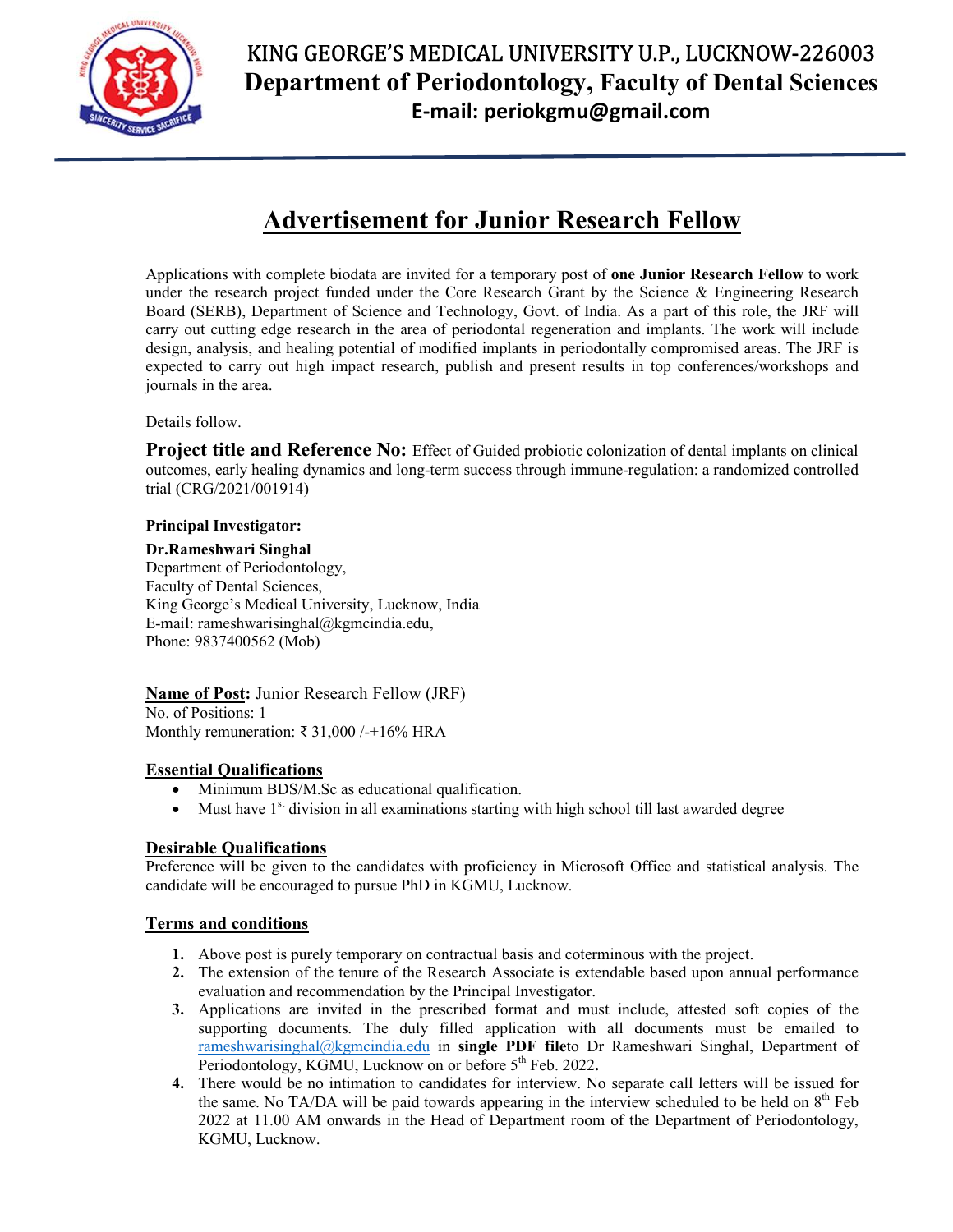

#### Application Form for Junior Research Fellow (JRF) in DST-SERB Sponsored Project

Project Title: Effect of Guided probiotic colonization of dental implants on clinical outcomes, early healing dynamics and long-term success through immune-regulation: a randomized controlled trial (CRG/2021/001914)

| 1.               | Name                                    |  |  |  |  |
|------------------|-----------------------------------------|--|--|--|--|
| 2.               | Male/Female<br>$\sim 100$ M $_{\odot}$  |  |  |  |  |
| 3.               |                                         |  |  |  |  |
| $\overline{4}$ . | Mother Name                             |  |  |  |  |
| 5.               | Address<br><b>Communication Address</b> |  |  |  |  |
|                  | <b>Permanent Address</b>                |  |  |  |  |
| 6.               |                                         |  |  |  |  |
| 8.               |                                         |  |  |  |  |

#### Academic record:

List serially, the particulars of all examinations passed from Matriculation/Higher Secondary onwards and Upload attested copies of certificates/degrees for each of the examinations passed and marksheets for Graduate and Post Graduate University examinations passed. Explain gaps in study, if any, by indicating number of failures, attempts.

| Examination | Year | Institute | <b>Result</b> |
|-------------|------|-----------|---------------|
|             |      |           |               |
|             |      |           |               |
|             |      |           |               |
|             |      |           |               |
|             |      |           |               |